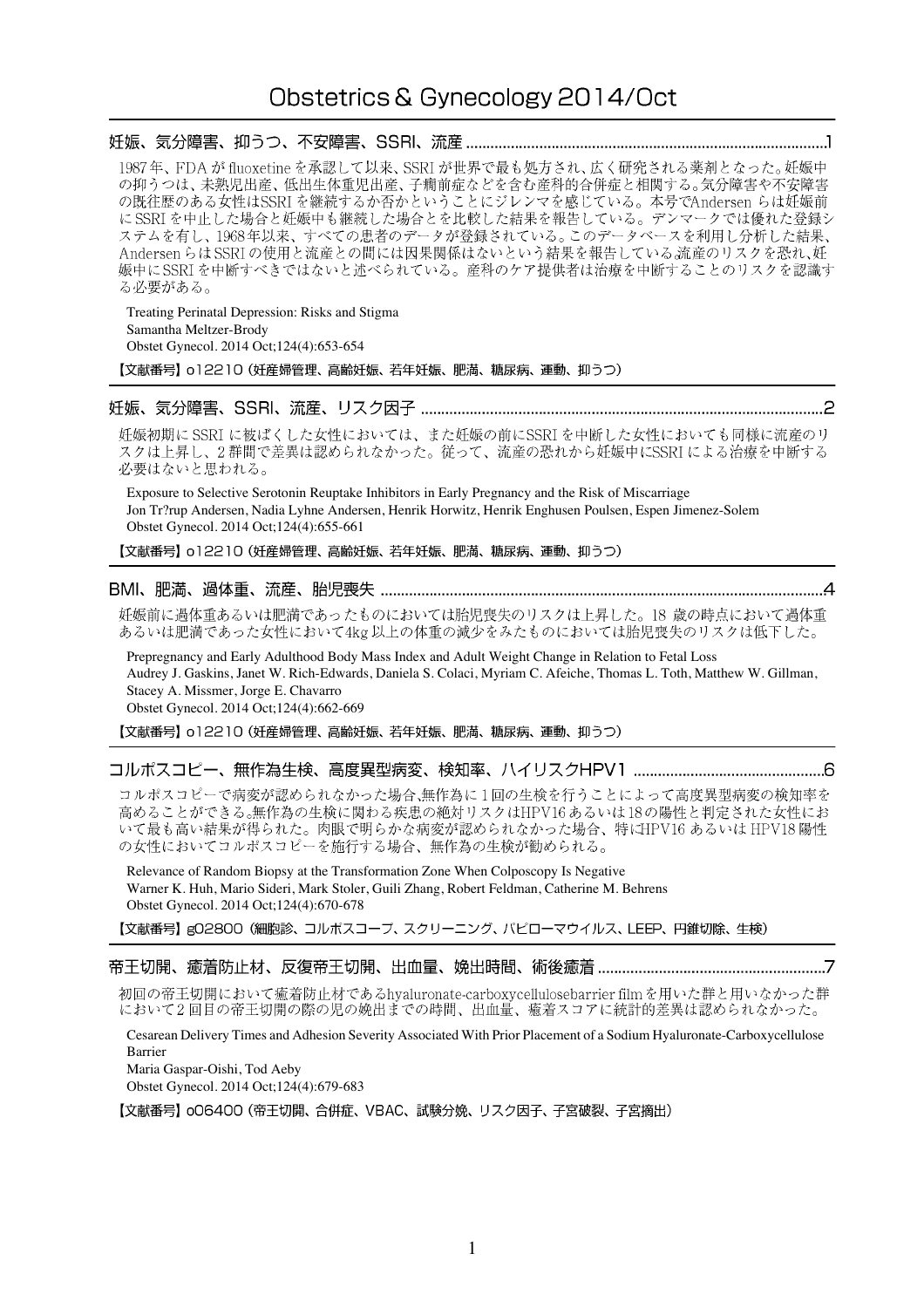# 

BMI の上昇は児娩出までの時間の延長および総手術時間の延長と相関し、病的肥満の女性においては児娩出まで の時間が最も延長した。

Body Mass Index and Operative Times at Cesarean Delivery Anna I. Girsen, Sarah S. Osmundson, Mariam Naqvi, Matthew J. Garabedian, Deirdre J. Lyell Obstet Gynecol. 2014 Oct;124(4):684-689

【文献番号】 o06400 (帝王切開、合併症、VBAC、試験分娩、リスク因子、子宮破裂、子宮摘出)

#### 

帝王切開の際の術中の自己血液回収装置のセットアップは輸血のリスクが高いと予想される患者あるいは大量の 輸血が予想される患者においてのみ費用の削減に結びつきその実施を考慮すべきである。

Cost Savings of Red Cell Salvage During Cesarean Delivery Catherine M. Albright, Dwight J. Rouse, Erika F. Werner Obstet Gynecol. 2014 Oct;124(4):690-696

【文献番号】o06400 (帝王切開、合併症、VBAC、試験分娩、リスク因子、子宮破裂、子宮摘出)

#### 腹腔鏡下子宮摘出術、robotic 子宮摘出術、腟断端部離開、内臓脱出、経腟的アプローチ、修復術 … 1 1

腸管に損傷を伴わずに、また腹膜炎の徴候がない症例においては、腟断端の離開や内臓の脱出に対しては経腟的に 腸管を完納し腟断端部を閉鎖する方法によって治癒させることができる。

Treatment of Vaginal Cuff Evisceration Catherine A. Matthews, Kimberly Kenton Obstet Gynecol. 2014 Oct;124(4):705-708

【文献番号】gO7520 (婦人科手術、術後合併症、術後癒着、術中合併症)

### 

子宮内膜症の手術の既往歴は深部浸潤性子宮内膜症の存在とその重症度と相関した子宮内膜症に対する手術を行 う前に詳細な術前の評価が必要で、患者に関わる完全な情報を分析しておく必要がある。

Association of History of Surgery for Endometriosis With Severity of Deeply Infiltrating Endometriosis Jeanne Sibiude, Pietro Santulli, Louis Marcellin, Bruno Borghese, Bertrand Dousset, Charles Chapron Obstet Gynecol. 2014 Oct;124(4):709-717

【文献番号】r11200(子宮内膜症、診断、治療、病態、チョコレート嚢胞、合併症)

IUDの脱出のリスクは未産婦において上昇することはなかった。14~19歳の女性においてはそれ以上の年齢の女 性と比較し、既往分娩回数あるいは IUD のタイプの如何に関わらず脱出のリスクは上昇するという結果が得られ た。

Association of Age and Parity With Intrauterine Device Expulsion Tessa Madden, Colleen McNicholas, Qiuhong Zhao, Gina M. Secura, David L. Eisenberg, Jeffrey F. Peipert Obstet Gynecol. 2014 Oct;124(4):718-726

【文献番号】 r12200 (避妊、経口避妊薬、妊娠中絶、IUD、IUS、人口問題、リスク因子、スクリーニング)

過去40年にわたって estrogen-progestin の使用者の頻度は顕著な上昇および下降が認められ、その有用性とリス クに関する根拠が示される前あるいは示された時期、さらにその後における処方の頻度には研究から得られた結果 が反映されていると考えられる。

Trends of Postmenopausal Estrogen Plus Progestin Prevalence in the United States Between 1970 and 2010 Patricia I. Jewett, Ronald E. Gangnon, Amy Trentham-Dietz, Brian L. Sprague Obstet Gynecol. 2014 Oct;124(4):727-733

【文献番号】 r12300 (ホルモン補充療法、更年期、骨粗鬆症、性機能、代替療法、男性若返り療法、アンチエイジング、閉経)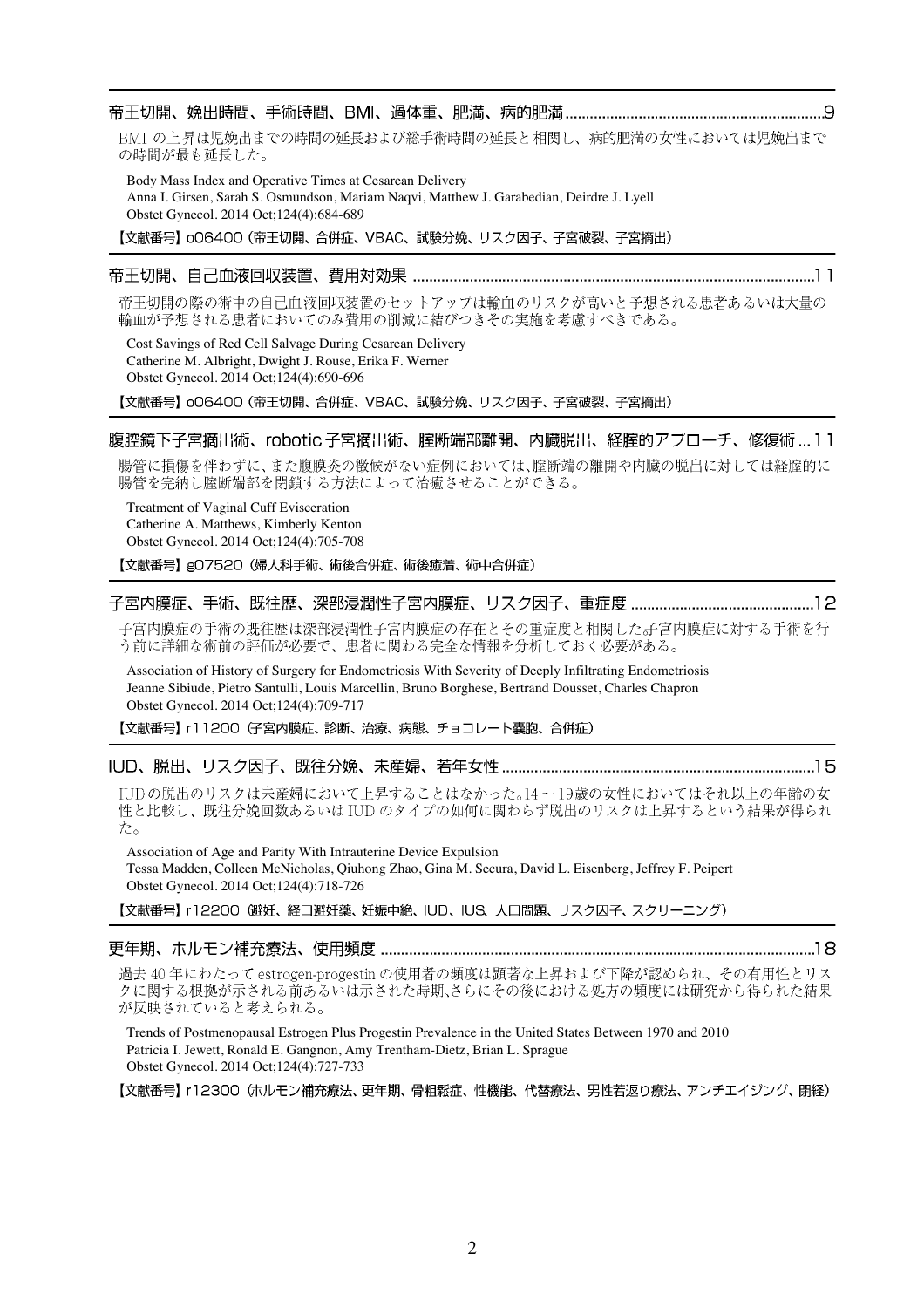| 今回の調査で妊娠悪阻に対してはondansetron療法の方がpyridoxine+doxylamine併用療法より優れているという<br>結果が得られた。                                                                                                                                                                                                                      |
|-----------------------------------------------------------------------------------------------------------------------------------------------------------------------------------------------------------------------------------------------------------------------------------------------------|
| Ondansetron Compared With Doxylamine and Pyridoxine for Treatment of Nausea in Pregnancy: A Randomized Controlled<br>Trial<br>Lauren G. Oliveira, Shannon M. Capp, Whitney B. You, Robert H. Riffenburgh, Shaun D. Carstairs<br>Obstet Gynecol. 2014 Oct;124(4):735-742                             |
| 【文献番号】 002100 (妊娠悪阻)                                                                                                                                                                                                                                                                                |
|                                                                                                                                                                                                                                                                                                     |
| 妊娠悪阻を認めた患者において、デイケアを試みることによって入院日数を短縮することができ、患者の受容度も<br>高いという結果が得られた。                                                                                                                                                                                                                                |
| Day Care Compared With Inpatient Management of Nausea and Vomiting of Pregnancy: A Randomized Controlled Trial<br>Fergus P. McCarthy, Aileen Murphy, Ali S. Khashan, Brendan McElroy, Niamh Spillane, Zibi Marchocki, Rupak Sarkar, John<br>R. Higgins<br>Obstet Gynecol. 2014 Oct; 124(4): 743-748 |
| 【文献番号】 002100 (妊娠悪阻)                                                                                                                                                                                                                                                                                |
|                                                                                                                                                                                                                                                                                                     |
| 出産前における硫酸マグネシウムの投与期間は児の死亡や脳性麻痺のリスクと相関しなかった最大の神経系の防<br>御能が得られる至適投与期間を決定することはできなかった。                                                                                                                                                                                                                  |
| Association of Duration of Neuroprotective Magnesium Sulfate Infusion With Neonatal and Maternal Outcomes<br>Jessica A. McPherson, Dwight J. Rouse, William A. Grobman, Anna Palatnik, David M. Stamilio<br>Obstet Gynecol. 2014 Oct; 124(4): 749-755                                               |
| 【文献番号】oO810O (新生児仮死、新生児痙攣、神経発達障害、脳性麻痺、新生児合併症、新生児アシドーシス)                                                                                                                                                                                                                                             |
|                                                                                                                                                                                                                                                                                                     |
| 大規模な前方視的コホート研究の結果から臍帯動脈の乳酸は正期産で出産した新生児の合併症を予測する上でH<br>よりも優れているという結果が得られた。                                                                                                                                                                                                                           |
| Umbilical Cord Arterial Lactate Compared With pH for Predicting Neonatal Morbidity at Term<br>Methodius G. Tuuli, Molly J. Stout, Anthony Shanks, Anthony O. Odibo, George A. Macones, Alison G. Cahill<br>Obstet Gynecol. 2014 Oct; 124(4): 756-761                                                |
| 【文献番号】 008600 (新生児異常関連事項)                                                                                                                                                                                                                                                                           |
|                                                                                                                                                                                                                                                                                                     |
| 現在の女性のコホートを対象に調査したところ、子癇前症や重症子癇前症に対する修正可能なリスク因子が認めら<br>れたが、中でも重要なものは過体重や肥満である。子癇前症を予防するための公衆衛生上の活動を適正な方向に導<br>くためには今回の得られた情報は重要である。                                                                                                                                                                 |
| Clinical Risk Factors for Preeclampsia in the 21st Century<br>Emmanuelle Pare, Samuel Parry, Thomas F. McElrath, Dominick Pucci, Amy Newton, Kee-Hak Lim<br>Obstet Gynecol. 2014 Oct; 124(4): 763-770                                                                                               |
| 【文献番号】o02200 (妊娠中毒症、子癇前症、妊娠高血圧、妊娠高血圧性疾患、腎機能障害、胎盤剥離、子癇、リスク因子)                                                                                                                                                                                                                                        |
|                                                                                                                                                                                                                                                                                                     |
| 早発型子癇前症と遅発型子癇前症を有する女性においてはそれらを伴わない女性と比較し一定の母体合併症の発<br>現率は有意に上昇するという結果が得られた。                                                                                                                                                                                                                         |
| Maternal Morbidity Associated With Early-Onset and Late-Onset Preeclampsia<br>Sarka Lisonkova, Yasser Sabr, Chantal Mayer, Carmen Young, Amanda Skoll, K.S. Joseph<br>Obstet Gynecol. 2014 Oct; 124(4): 771-781                                                                                     |
| 【文献番号】o02200 (妊娠中毒症、子癇前症、妊娠高血圧、妊娠高血圧性疾患、腎機能障害、胎盤剥離、子癇、リスク因子)                                                                                                                                                                                                                                        |

3